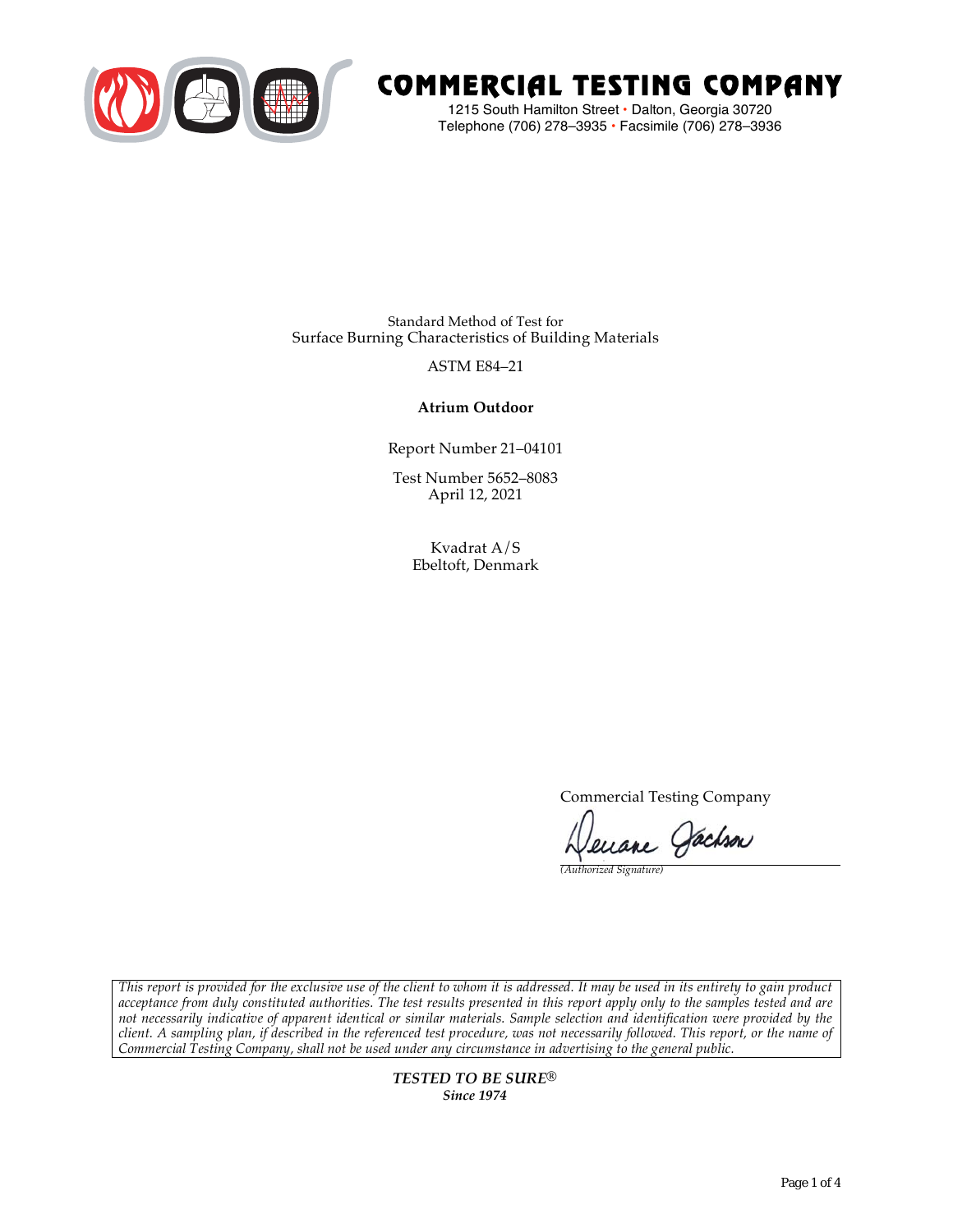#### **INTRODUCTION**

This report is a presentation of results of a surface flammability test on a material submitted by Kvadrat A/S, Ebeltoft, Denmark.

The test was conducted in accordance with the ASTM International fire-test-response standard E84–21, *Surface Burning Characteristics of Building Materials*, sometimes referred to as the Steiner tunnel test. ASTM E84 is an American National Standard (ANSI) and has been approved for use by agencies of the Department of Defense. The ASTM E84 test method is the technical equivalent of UL No. 723. The test is applicable to exposed interior surfaces such as walls and ceilings. The test is conducted with the specimen in the ceiling position with the surface to be evaluated face down toward the ignition source. Thus, specimens shall either be self-supporting by its own structural quality, held in place by added supports along the test surface, or secured from the back side.

This standard is used to measure and describe the response of materials, products, or assemblies to heat and flame under controlled conditions, but does not by itself incorporate all factors required for firehazard or fire-risk assessment of the materials, products, or assemblies under actual fire conditions.

#### **PURPOSE**

The purpose of the test is to provide only the comparative measurements of surface flame spread and smoke development of materials with that of select grade red oak and fiber–reinforced cement board, Grade II, under specific fire exposure conditions with the smoke area of heptane used to establish the smoke-developed index. The test exposes a nominal 24-foot long by 20-inch wide test specimen to a controlled air flow and flaming fire adjusted to spread the flame along the entire length of a red oak specimen in  $5\frac{1}{2}$  minutes. During the 10-minute test duration, flame spread over the specimen surface are measured and recorded. Test results are calculated relative to red oak, which has an arbitrary rating of 100, and fiber–reinforced cement board, Grade II, which has a rating of 0. The 100 smoke-developed index is calculated using the smoke area of heptane.

The test results are expressed as Flame Spread Index and Smoke-Developed Index. The Flame Spread Index is defined in ASTM E176 as "a number or classification indicating a comparative measure derived from observations made during the progress of the boundary of a zone of flame under defined test conditions." The Smoke-Developed Index, a term specific to ASTM E84, is defined as "a number or classification indicating a comparative measure derived from smoke obscuration data collected during the test for surface burning characteristics." There is not necessarily a relationship between the two measurements.

The method does not provide for measurement of heat transmission through the surface tested, the effect of aggravated flame spread behavior of an assembly resulting from the proximity of combustible walls and ceilings, or classifying a material as noncombustible solely by means of a Flame Spread Index.

The zero reference and other parameters critical to furnace operation are verified on the day of the test by conducting a 10–minute test using 1/4–inch fiber–reinforced cement board, Grade II. Periodic tests using NOFMA certified 23/32–inch select grade red oak flooring provide data for the 100 flame spread reference with heptane providing data for calculating the 100 smoke-developed index. These procedures are more fully described in Section 7of the E84 Standard.

#### **TEST SAMPLE**

The test sample, selected by the client, was identified as **Atrium Outdoor**, a 100% Trevira CS, water repellent finish textile with a total weight of 10.1 ounces per square yard. Three test panels, each measuring two feet wide by eight feet in length, were prepared by adhering the material to 5/8-inch thick Type X gypsum board complying with ASTM Specification C1396 using Gardner-Gibson Dynamite 111 Heavy Duty Wallcovering Adhesive. The adhesive was applied to the smooth side of the gypsum wallboard, the material placed into the adhesive, and rolled with a segmented roller. This method of sample preparation is described in ASTM E2404-17, Standard Practice for *Specimen Preparation and Mounting of Textile, Paper or Polymeric (Including Vinyl) and Wood Wall or Ceiling Coverings, Facings and*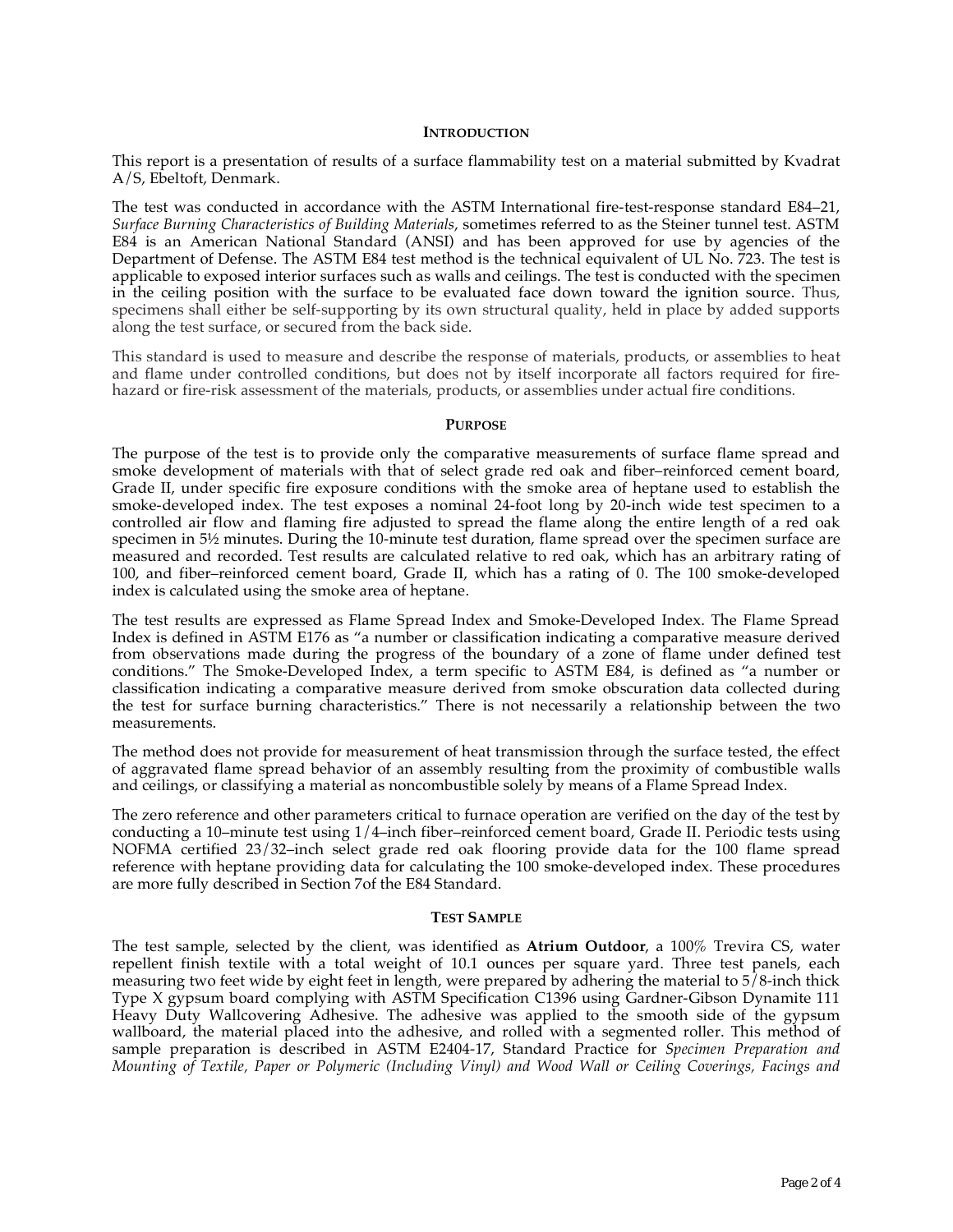*Veneers, to Assess Surface Burning Characteristics*, Section 8.3, Wall or Ceiling Coverings Intended to be Applied over Gypsum Board. After dead-stacking overnight, the prepared panels were transferred to storage racks and conditioned to equilibrium in an atmosphere with the temperature maintained at 71  $\pm$  $2^{\circ}F$  and the relative humidity at 50  $\pm$  5 percent. For testing, the panels were placed end-to-end on the ledges of the tunnel furnace and the test conducted with no auxiliary support mechanism.

#### **TEST RESULTS**

The test results, calculated on the basis of observed flame propagation and the integrated area under the recorded smoke density curve, are presented below. The Flame Spread Index obtained in E84 is rounded to the nearest number divisible by five. Smoke-Developed Indices are rounded to the nearest number divisible by five unless the Index is greater than 200. In that case, the Smoke-Developed Index is rounded to the nearest 50 points. The rounding procedures are more fully described in Sections 9.1, 9.2, and X3 of the E84 Standard. The flame spread and smoke development data are presented graphically at the end of this report.

| <b>Test Specimen</b>                    | Flame Spread Index | Smoke-Developed Index |
|-----------------------------------------|--------------------|-----------------------|
| Fiber-Reinforced Cement Board, Grade II |                    |                       |
| Red Oak Flooring                        | 100                |                       |
| Heptane, (HPLC) Grade                   |                    | 100                   |
| Atrium Outdoor                          | 35                 | 75                    |

#### **OBSERVATIONS**

Specimen ignition over the burners occurred at 0.75 minute. Surface flame spread was observed to a maximum distance of 8.34 feet beyond the zero point at 1.97 minutes. The maximum temperature recorded during the test was 594°F. For information purposes, the actual (unrounded) Flame Spread and Smoke-Developed Indices were 37.3 and 73.7 respectively.

### **CLASSIFICATION**

The Flame Spread Index and Smoke-Developed Index values obtained by ASTM E84 tests are frequently used by code officials and regulatory agencies in the acceptance of interior finish materials for various applications. The most widely accepted classification system is described in the National Fire Protection Association publication NFPA 101 *Life Safety Code*, where:

| Class A | 0 – 25 Flame Spread Index             | 0 – 450 Smoke-Developed Index   |
|---------|---------------------------------------|---------------------------------|
|         | Class B $26 - 75$ Flame Spread Index  | $0 - 450$ Smoke-Developed Index |
|         | Class C $76 - 200$ Flame Spread Index | $0 - 450$ Smoke-Developed Index |

Class A, B, and C correspond to Type I, II, and III respectively in other codes. They do not preclude a material being otherwise classified by the authority of jurisdiction.